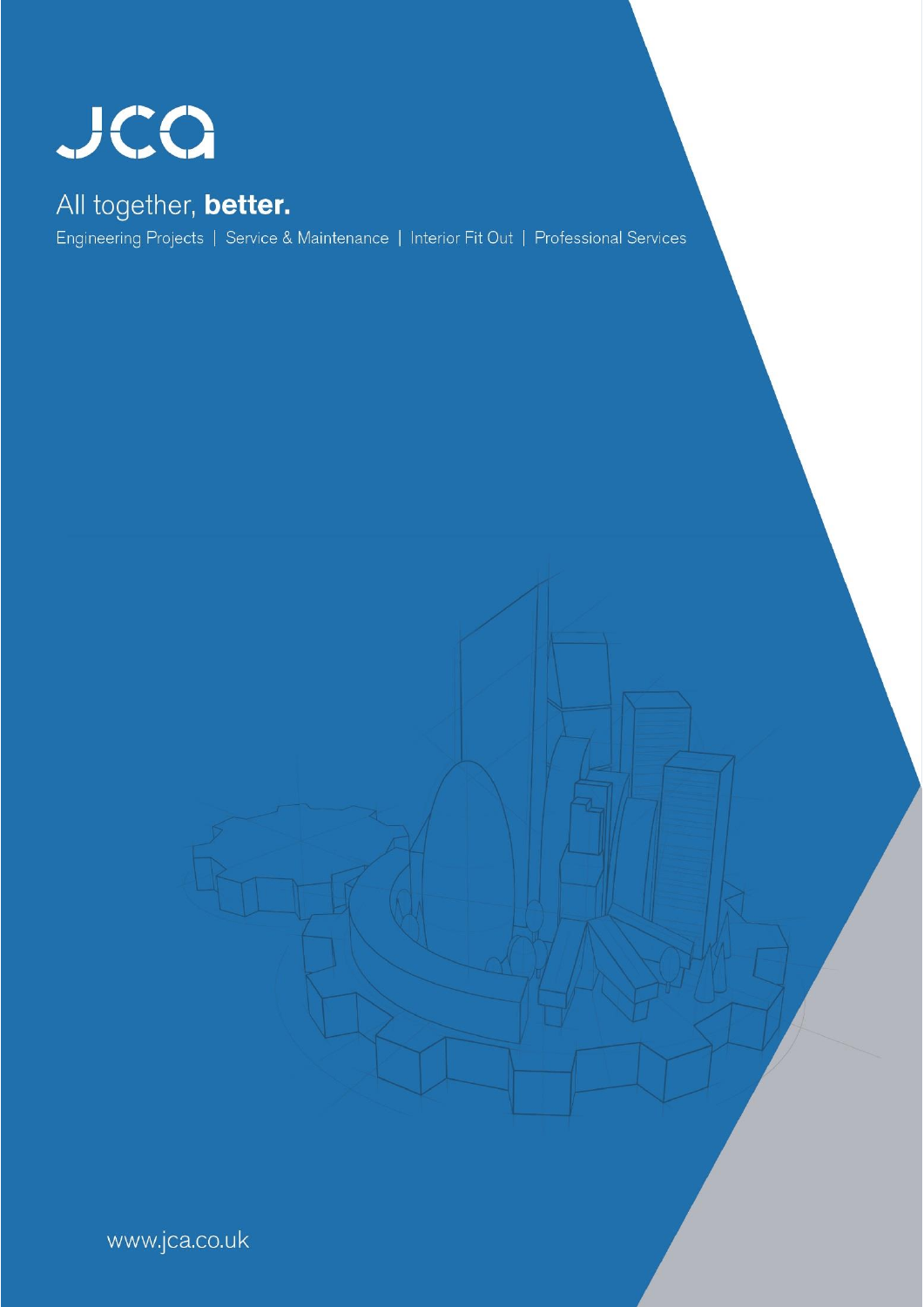# **Candidate Privacy Policy**



#### **JCA ENGINEERING LTD**

 **www.jca.co.uk**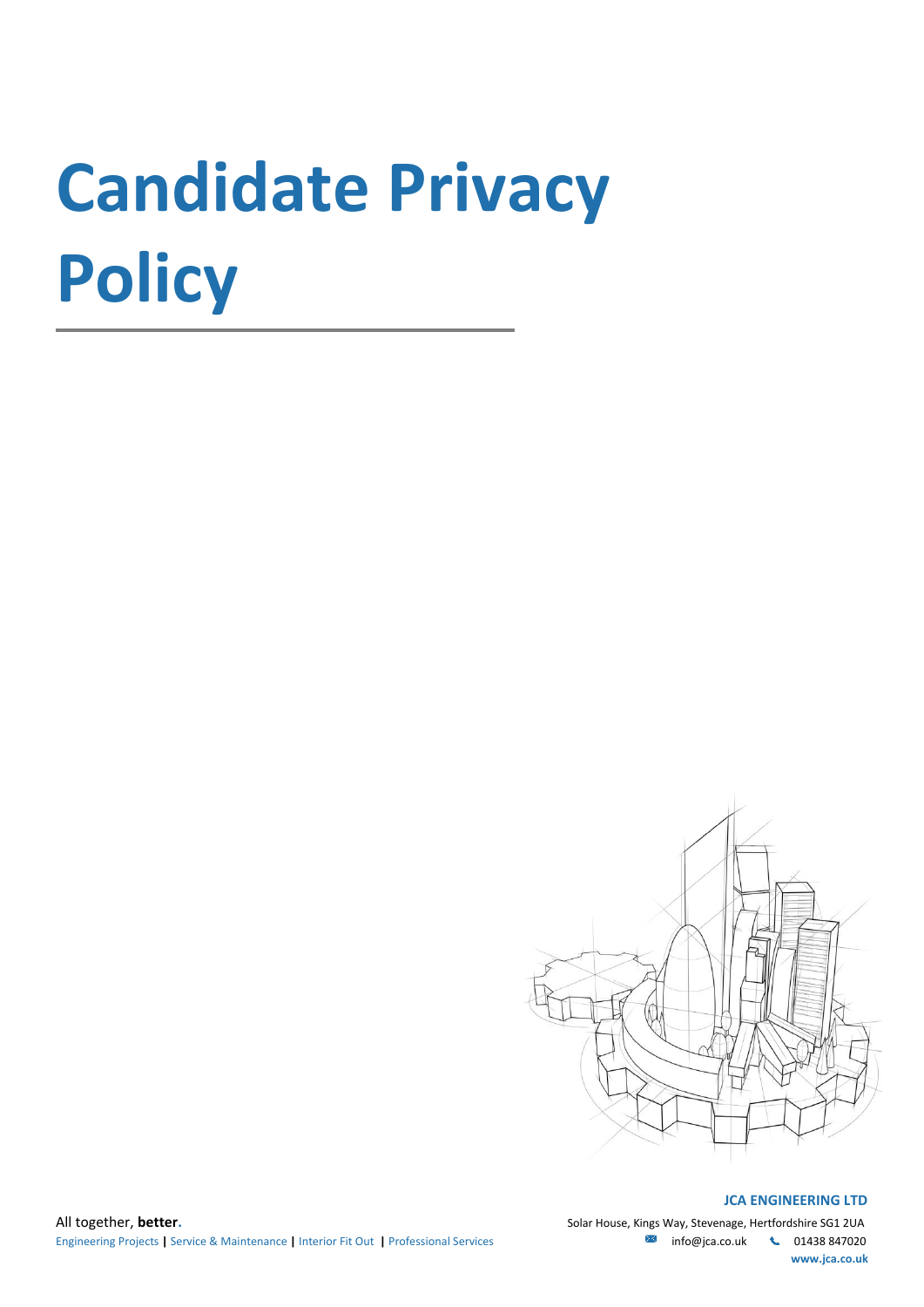| <b>Date</b>  | <b>Issue</b> | Approval      |
|--------------|--------------|---------------|
| 17 July 2018 |              | Anna Stillman |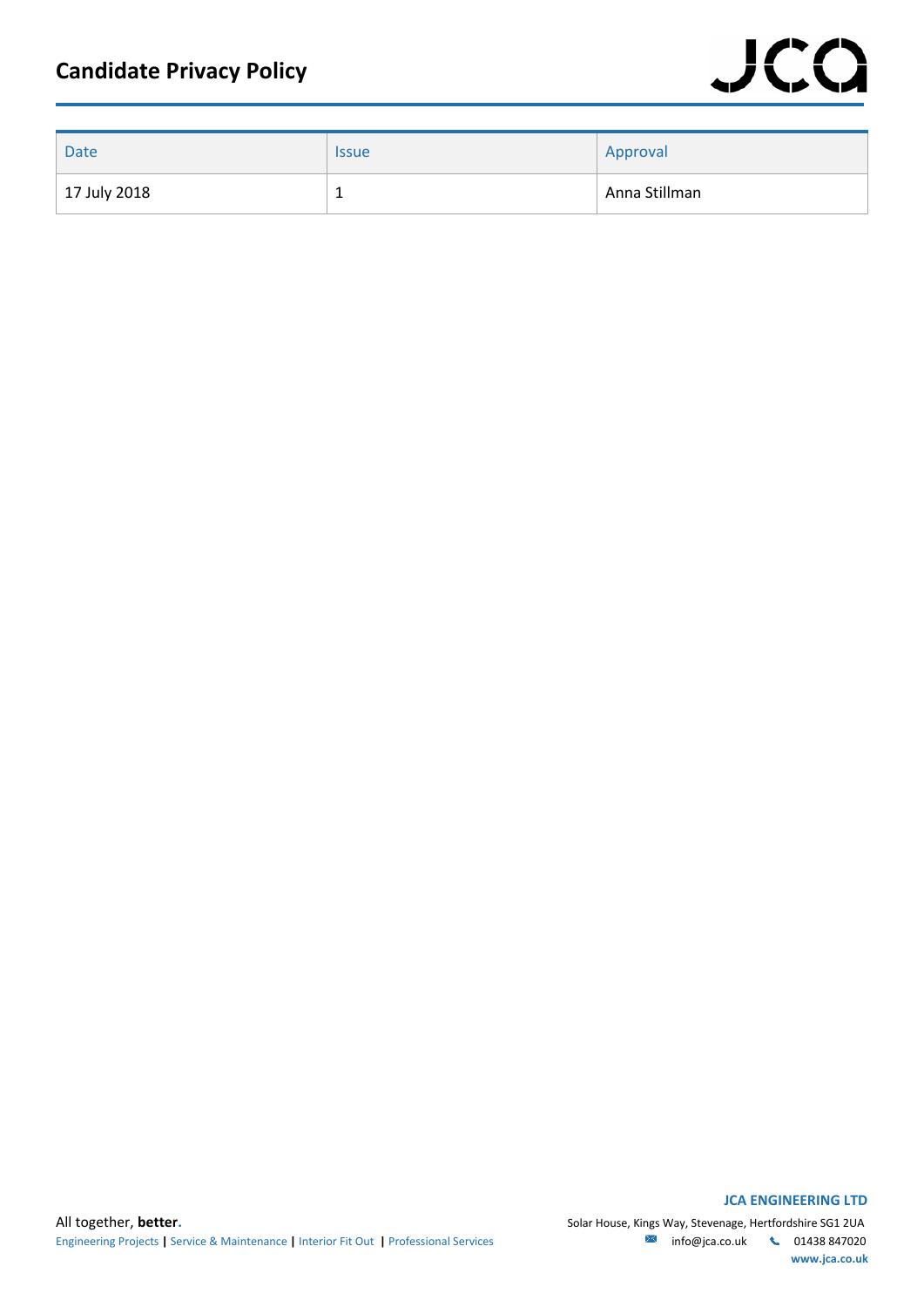#### **Introduction**

JCA Engineering Limited is a company registered in England and Wales with company number 04433957. Our registered office is Solar House, Kings Way, Stevenage, SG1 2UA. All references in this policy to "JCA", "we" "us", "our" are references to JCA Engineering Limited and other companies in its group of companies.

As a data controller, JCA are responsible for deciding how we hold and use personal information about you. You are receiving this privacy document because you are applying for work with us (whether as an employee, worker or contractor). It makes you aware of how and why your personal data will be used, namely for the purposes of the recruitment exercise, and how long it will usually be retained for. It provides you with certain information that must be provided under the General Data Protection Regulation (*(EU) 2016/679*) (GDPR).

#### **Data protection principles**

We will comply with data protection law and principles, which means that your data will be:

- Used lawfully, fairly and in a transparent way.
- Collected only for valid purposes that we have clearly explained to you and not used in any way that is incompatible with those purposes.
- Relevant to the purposes we have told you about and limited only to those purposes.
- Accurate and kept up to date.
- Kept only as long as necessary for the purposes we have told you about.
- Kept securely.

#### **The kind of information we hold about you**

In connection with your application for work with us, we will collect, store, and use the following categories of personal information about you:

- The information you (or a recruitment agent) have provided to us in your curriculum vitae and covering letter.
- The information you have provided to us on our application form (if any), including name, title, address, telephone number, personal email address, date of birth, gender, employment history, qualifications.
- Any information you provide to us during an interview; and.
- Any results of assessments undertaken as part of an interview.

We may also collect, store and use the following "special categories" of more sensitive personal information:

- Information about your race or ethnicity, religious beliefs, sexual orientation and political opinions.
- Information about your health, including any medical condition, health and sickness records (if appropriate).
- Information about criminal convictions and offences; and
- Background and reference checks, where applicable.

#### **The stages of your application will be:**

#### **Application Stage**

When you apply for a position, you will supply your CV and a covering letter and you should provide personal details including name and contact details; previous experience; education; referees; and information as to your suitability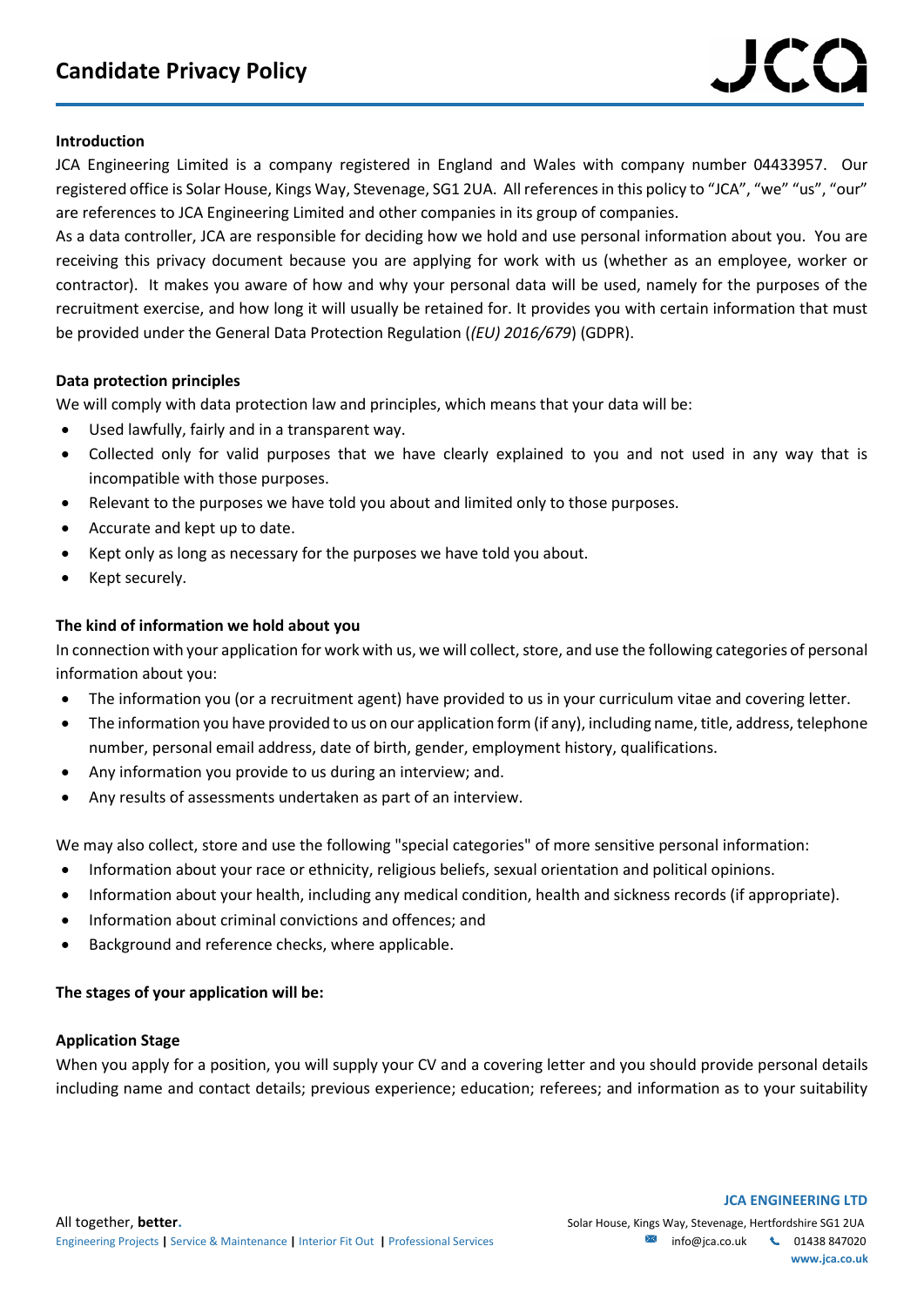for the position for which you are applying. Our recruitment team will have access to all of this information but it will be stored in a secure folder on our server.

#### **Shortlisting**

Our recruitment team and the relevant manager will shortlist applications for interview. They will be provided with your CV and covering letter.

#### **Assessments**

We may ask you to participate in an assessment (online or in person) and/or to attend an interview. During this process, information will be generated by you and by us. For example, we may take interview notes or you may complete a questionnaire. During this process, only those people involved in the process will have access to your information, all from the secure folder on our server.

If you are unsuccessful for the position you have applied for, we will (unless you tell us otherwise) retain your details for 24 months in order that:

- We can contact you if any further suitable vacancies arise.
- We can show, in the event of a legal claim, that we have not discriminated against candidates on prohibited grounds and that we have conducted the recruitment exercise in a fair and transparent way.

#### **Conditional Offer**

If we make a conditional offer of employment we will ask you to provide information so that we can carry out preemployment checks. You must successfully complete these checks in order to progress to a final offer. We are required to confirm the identity of all of our staff and their right to work in the UK. We may use third parties to carry out these checks on our behalf.

We may need the following from you for the purposes of our pre-employment checks:

- Proof of your identity and right to work you will be asked to attend our office with original documents, we will take copies.
- Proof of your qualifications you will be asked to attend our office with original documents, we will take copies.
- You may be asked to complete a criminal records declaration to declare any unspent convictions. If this is required, we will provide your email address to the Government Recruitment Service who will contact you to complete an application for a Basic Criminal Record check via the Disclosure and Barring Service or Backcheck, which will verify your declaration of unspent convictions.
- We may contact your referees, using the details you provide in your application, directly to obtain references.
- We may obtain credit check information to verify whether you have been credit black listed.
- You will also be asked to provide equal opportunities information. It is not mandatory that you provide this and, if you choose not to, this will not affect your application with us. Should you choose to provide it, it will not be made available outside of our Human Resources team in a manner that can identify you Any information that you do provide will only be used for our equality and diversity monitoring.
- We will ask you for your bank details to process salary payments if we enter into a contract of employment with us.
- Emergency contact details so that we know who to contact in the event of an emergency at work if we enter into a contract of employment with you.

 **JCA ENGINEERING LTD**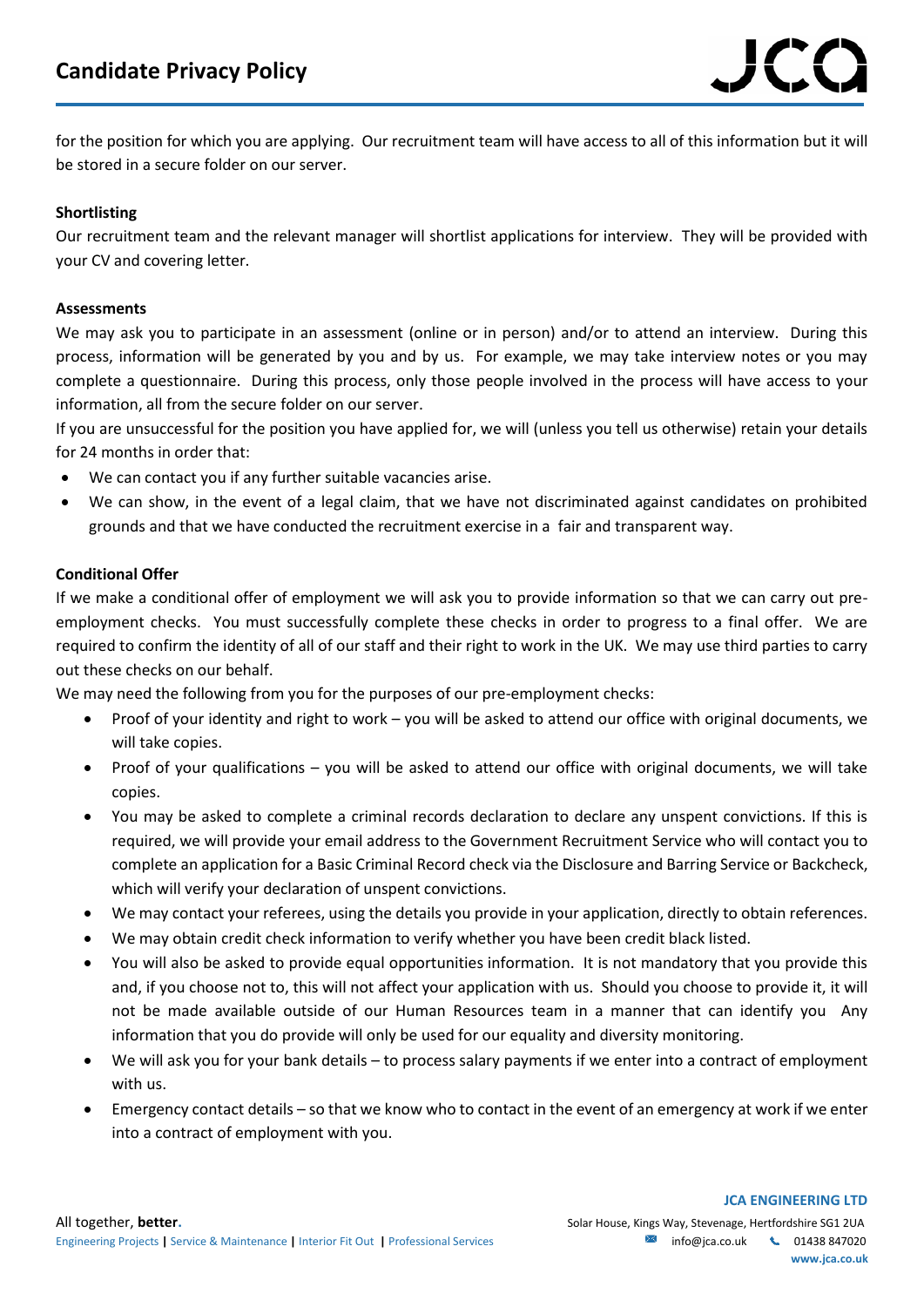#### **How we will use information about you**

In summary, we will use the personal information we collect about you to:

- Assess your skills, qualifications, and suitability for the role.
- Carry out background and reference checks, where applicable.
- Communicate with you about the recruitment process.
- Keep records related to our hiring processes.
- Comply with legal or regulatory requirements.
- For our equality and diversity monitoring.

All of the information you provide during the process will only be used for the purpose of processing your application, or to fulfil legal or regulatory requirements if necessary. We will only share your personal information with third parties for the purposes of processing your application.

In order for us to process your personal information, we must have a lawful basis to do so. In processing the data referred to in this notice, we rely on one or more of the following bases:

- It is in our legitimate interests as an employer to want to recruit individuals to perform work for our benefit (Article 6(1)(f) of the GDPR) and in respect of information about criminal convictions, it is necessary for your potential employment (Data Protection Act 2018 Schedule 1 Part 1(1));
- Where we enter into a contract of an employment with you in the context of your application, our processing of the information is pre-requisite to us entering into or performing a contract with you (Article 6(1)(b) GDPR).

#### **If you fail to provide personal information**

If you fail to provide information when requested, which is necessary for us to consider your application (such as evidence of qualifications or work history), we will not be able to process your application successfully. For example, if we require a credit check or references for this role and you fail to provide us with relevant details, we will not be able to take your application further.

#### **How we use particularly sensitive personal information**

We will use your particularly sensitive personal information in the following ways:

- We will use information about your disability status to consider whether we need to provide appropriate adjustments during the recruitment process, for example whether adjustments need to be made during an assessment or interview.
- We will use information about your race or national or ethnic origin, religious, philosophical or moral beliefs, or your sexual life or sexual orientation, to ensure meaningful equal opportunity monitoring and reporting.

#### **Information about criminal convictions**

We envisage that following making a conditional offer of employment to you, we may process information about criminal convictions.

We will collect such information about your criminal convictions history in the circumstances referred to above if we would like to offer you the role (conditional on checks and any other conditions, such as references, being satisfactory). We are required to carry out a criminal records check in order to satisfy ourselves that there is nothing in your criminal convictions history which makes you unsuitable for the role. In particular:

 **JCA ENGINEERING LTD**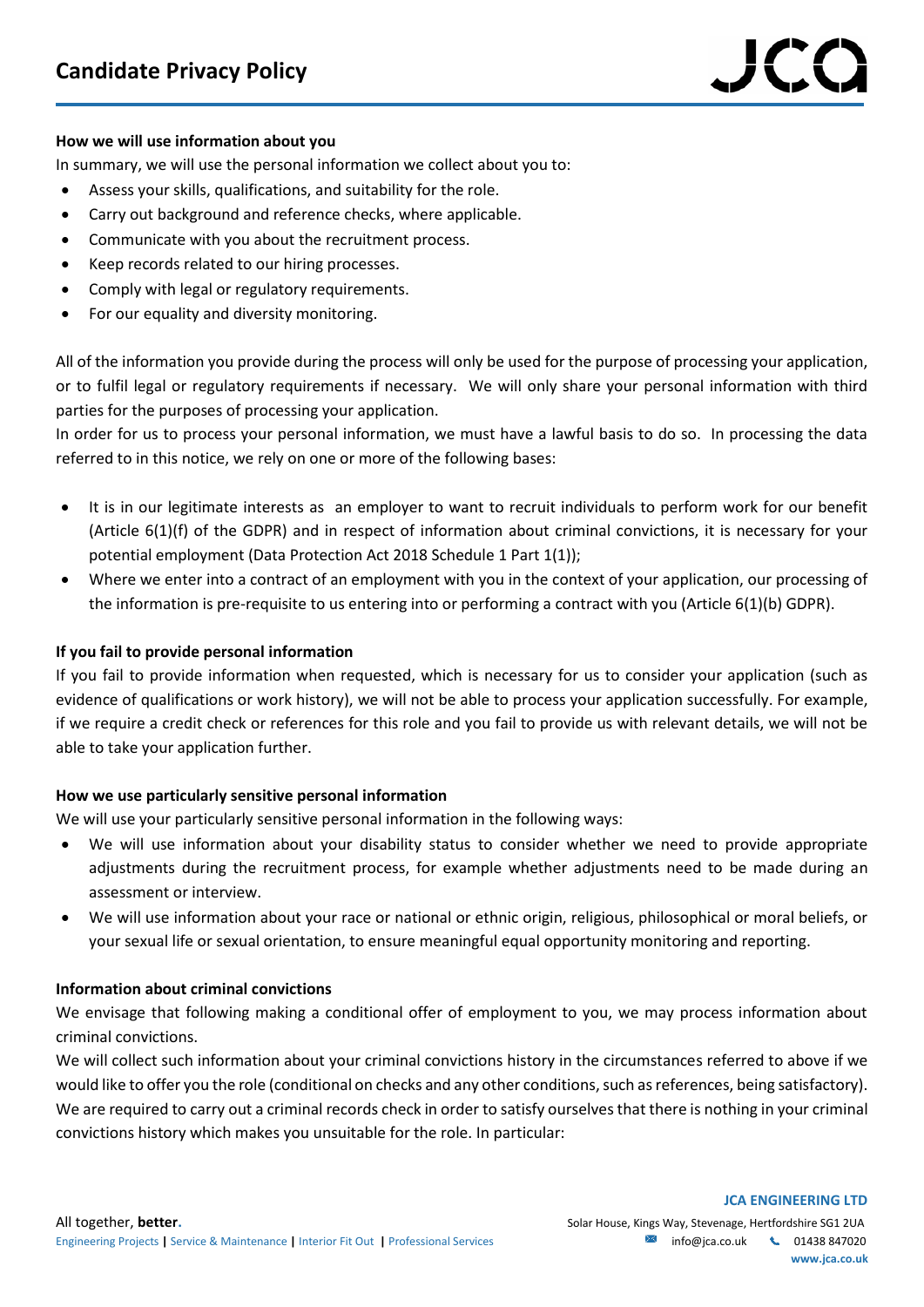### **Candidate Privacy Policy**

- Where the nature of the position is such that it requires a high degree of trust and integrity, for example, where the position involves dealing with money and/or confidential information.
- Where the location of the position is such that a criminal records check is required for access to that location or to carry out certain works at that location or where there are vulnerable persons at that location.

We have in place an appropriate policy document and safeguards which we are required by law to maintain when processing such data.

#### **Automated decision-making**

You will not be subject to decisions that will have a significant impact on you based solely on automated decisionmaking.

#### **Why might we share your personal information with third parties?**

We will only share your personal information with the following third parties for the purposes of processing your application to:

- Companies who provide candidate interview and assessment services
- Suppliers who undertake background checks

All our third-party service providers and other entities in the group are required to take appropriate security measures to protect your personal information in line with our policies. We do not allow our third-party service providers to use your personal data for their own purposes. We only permit them to process your personal data for specified purposes and in accordance with our instructions.

#### **How long will we hold your data for?**

If you are successful, the information you provide during the application process will be retained by us as part of your employee file for the duration of your employment plus 6 years following the end of your employment. This includes your criminal records declaration, fitness to work, records of any security checks and references. Details of all unsuccessful candidates will remain in our database (on our recruitment system) for a period of two years following notification to you that your application has been unsuccessful so that we can stay in contact with you and keep you updated should a suitable role become available. Your candidate details will include the information you provide us in your original application and any notes from interviews or assessments. You can update preferences through our recruitment team; this includes the right to access the data we hold in relation to you; the right to have that information corrected (if it is wrong); the right to restrict how we use that information; the right to have your information transferred to a third party; and the right to have your information removed from our database.

#### **Data security**

We have put in place appropriate security measures to prevent your personal information from being accidentally lost, used or accessed in an unauthorised way, altered or disclosed. In addition, we limit access to your personal information to those employees, agents, contractors and other third parties who have a business need-to-know. They will only process your personal information on our instructions and they are subject to a duty of confidentiality.

We have put in place procedures to deal with any suspected data security breach and will notify you and any applicable regulator of a suspected breach where we are legally required to do so.

#### **Data Privacy Manager**

## **JCA ENGINEERING LTD www.jca.co.uk**